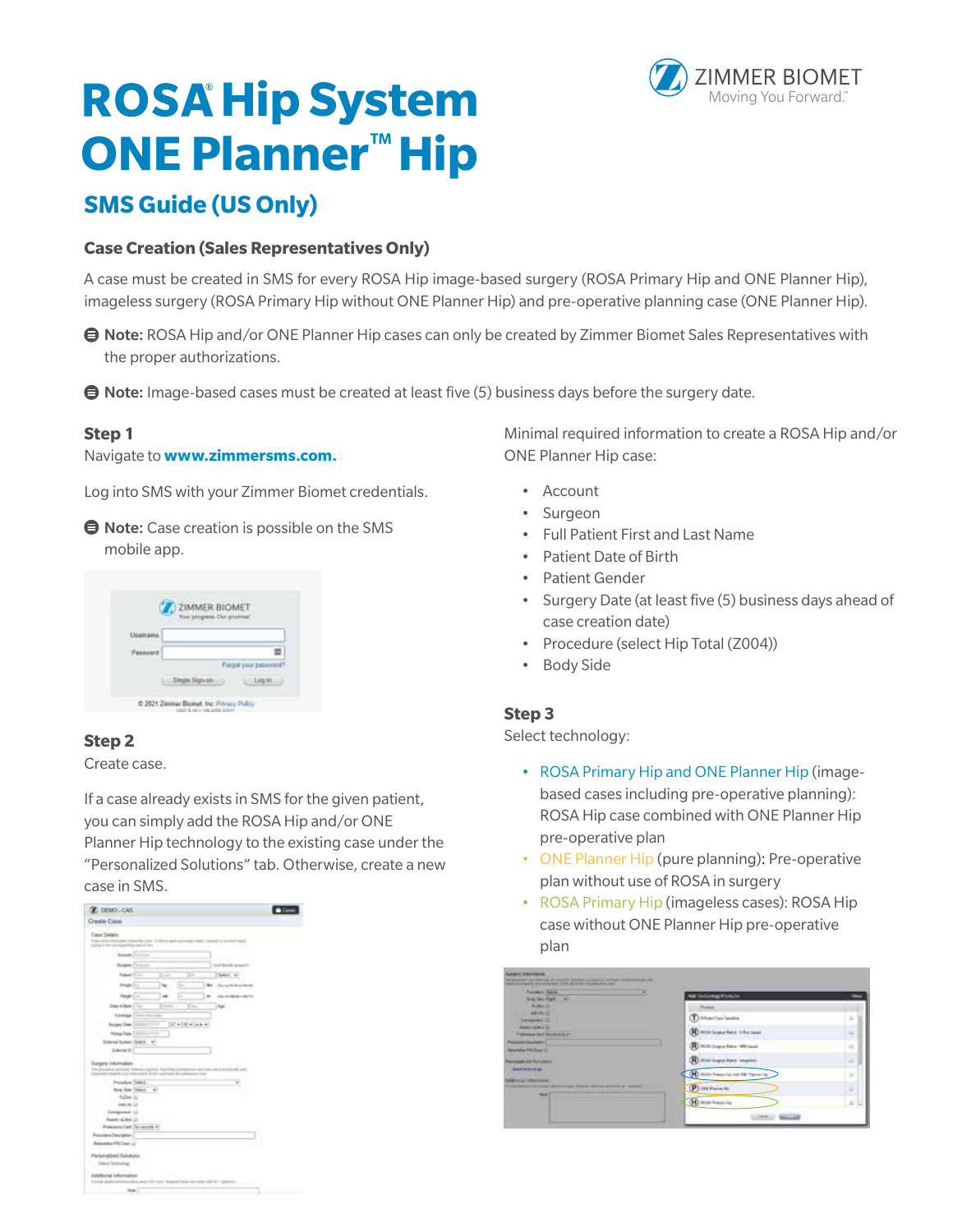#### **Step 4**

Save and create the case.

Check if the minimal mandatory information has been provided and click **Save and Create** to generate the case.



For image-based cases, the ROSA Hip Personalized Solutions team needs to receive the case information and patient X-ray(s) at least five (5) business days before the surgery. The ROSA Hip case and preoperative plan will be prepared in three (3) business days or less and will be made available for review/ download at least 48 hours before surgery.

For imageless cases, the ROSA Hip case is immediately ready for download. If the case does not immediately show as available on your screen, use the **Refresh** button to reload your screen.

New (Yes) Natalica (Natalical Chiesties | Indicial Print Counting | Reserved Decem

**● Note:** The Personalized Solutions Customer Support team must have the surgeon preferences and signed Surgeon Training Form before ROSA Hip and/or ONE Planner Hip can be used and a pre-operative plan is prepared.

If you selected a ROSA Primary Hip case, then the SMS workflow ends here. Continue on to **Step 5** if you selected a ROSA Primary Hip and ONE Planner Hip case or ONE Planner Hip (pre-operative planning only) case.

#### **Step 5**

Review the pre-operative plan in the ONE Planner Hip user interface.

When the case status of the case in SMS is "Planning Ready," the pre-operative plan is ready for review within the ONE Planner Hip user interface that is accessible through SMS.

Go to the case you want to review the plan for and open the **Personalized Solutions** Tab.

| for 10 levers from the control of the control of the control of the control of | the company's state of the company's state and the company's state of the company's state of the company's |  |  |
|--------------------------------------------------------------------------------|------------------------------------------------------------------------------------------------------------|--|--|
|                                                                                |                                                                                                            |  |  |
|                                                                                |                                                                                                            |  |  |
|                                                                                |                                                                                                            |  |  |
| <b>Bitmourneriten</b>                                                          | The companies are the                                                                                      |  |  |

The pre-operative plan can be reviewed in the ONE Planner Hip user interface by clicking on the hyperlink **ONE Planner Hip** in the "Planner" column in the "Personalized Solutions" tab. The hyperlink will open the autoplanned pre-operative plan in a separate window within the ONE Planner Hip user interface. For further details, reference the Instructions for Use of ONE Planner Hip.

- $\bigoplus$  **Note:** Users must have credentials in order to review ONE Planner Hip planned cases. To setup credentials, please contact Personalized Solutions team by email at personalizedsolutions@ zimmerbiomet.com or by phone at 1-574-371-3710.
- $\bigoplus$  **Note:** The Instructions for Use are accessible at any time from within the ONE Planner Hip user interface.

#### **Step 6**

Download the ROSA Hip surgical files.

To download the ROSA Hip with ONE Planner Hip Surgical files, click on the **View Case in Drive** hyperlink in the column "PMP Edge" in the table of the "Personalized Solutions" tab.

| per la mosa massa mona bilio de massa continua                                              |  |                                                                                                                                                                                                                                |  |
|---------------------------------------------------------------------------------------------|--|--------------------------------------------------------------------------------------------------------------------------------------------------------------------------------------------------------------------------------|--|
|                                                                                             |  |                                                                                                                                                                                                                                |  |
|                                                                                             |  |                                                                                                                                                                                                                                |  |
| All Assets Inc.                                                                             |  |                                                                                                                                                                                                                                |  |
| Character to provide the set of the control of the control of the control of the control of |  | the am a red line. The complete a fact that it was to be a fact that it was to be a fact that it was to be a fact that it was to be a fact that it was to be a fact that the state of the state of the state of the state of t |  |

This will display the **Download Surgical Files** button.



Clicking on **Download Surgical Files** will open a pop-up to enter a password to protect the case.

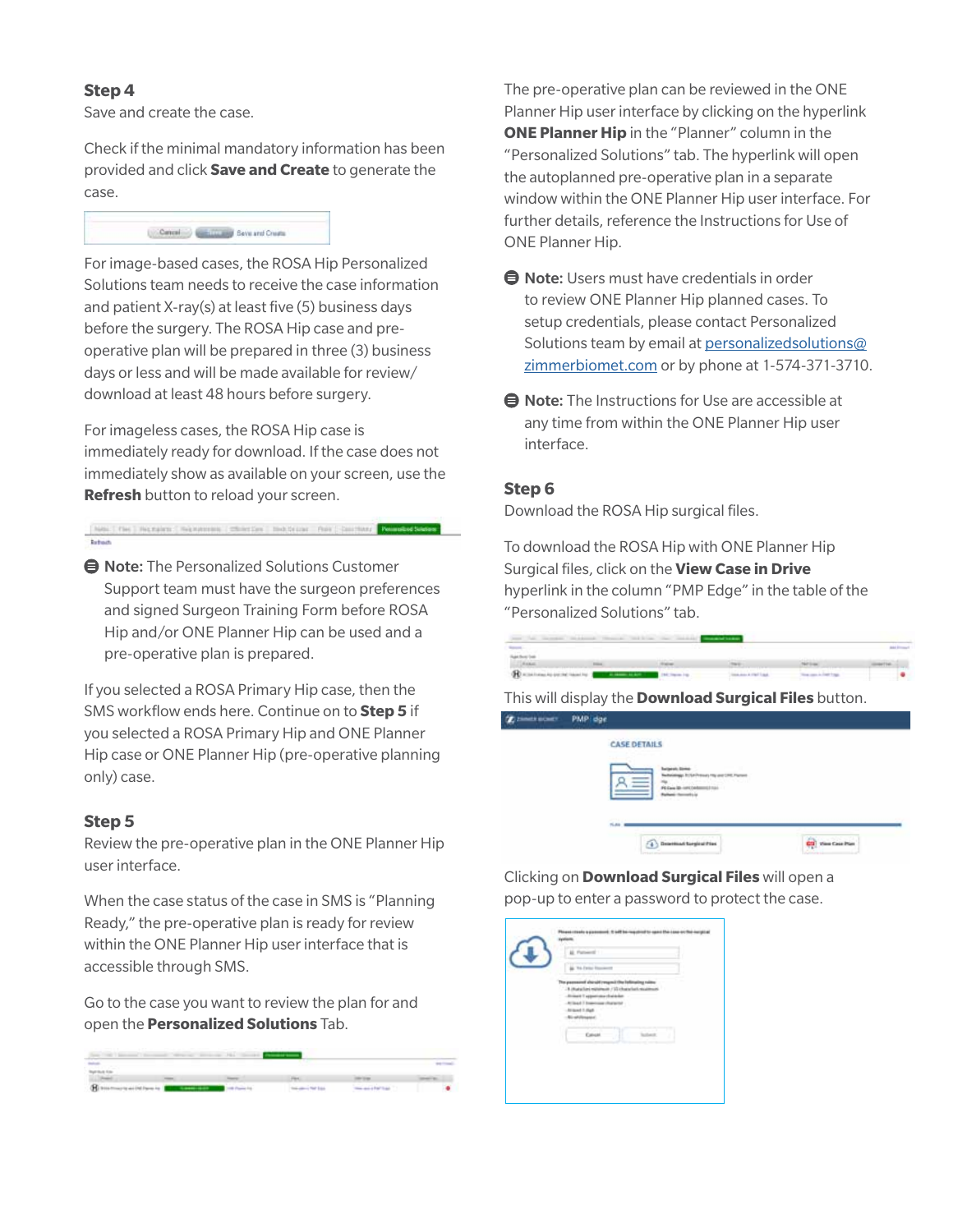### **Step 6 (cont.)**

After you have entered a password, the file is automatically downloaded. Depending on the user's browser default configuration, the .cmx file can show up either on the page, in the "Downloads" folder on the user's computer or show a pop-up to ask the user where to save the file.

 $\bigoplus$  Note: If the case was planned with ONE Planner Hip, then the pre-operative plan will automatically be included in the surgical files.

Note: Warning-Missing Surgeon Training

The ROSA Hip case cannot be downloaded if the surgeon is not officially trained on ROSA for the selected procedure (TKA, PKA, THA,…).

Contact Personalized Solutions for more information.



## **Step 7**

Save the ROSA Hip case to a USB drive.

- $\bigoplus$  Note: Do not rename the case file or change the extension.
- **Note:** Save the ROSA Hip case on the root of the USB drive. Do not save the file in a folder or a subfolder.

#### **Step 8**

Upload the ROSA Hip case.

The ROSA Hip case is now ready to be uploaded to the ROSA System using the USB drive. For additional steps to upload the case once the USB drive is inserted into the ROSA robot, please reference the ROSA Hip User Manual.